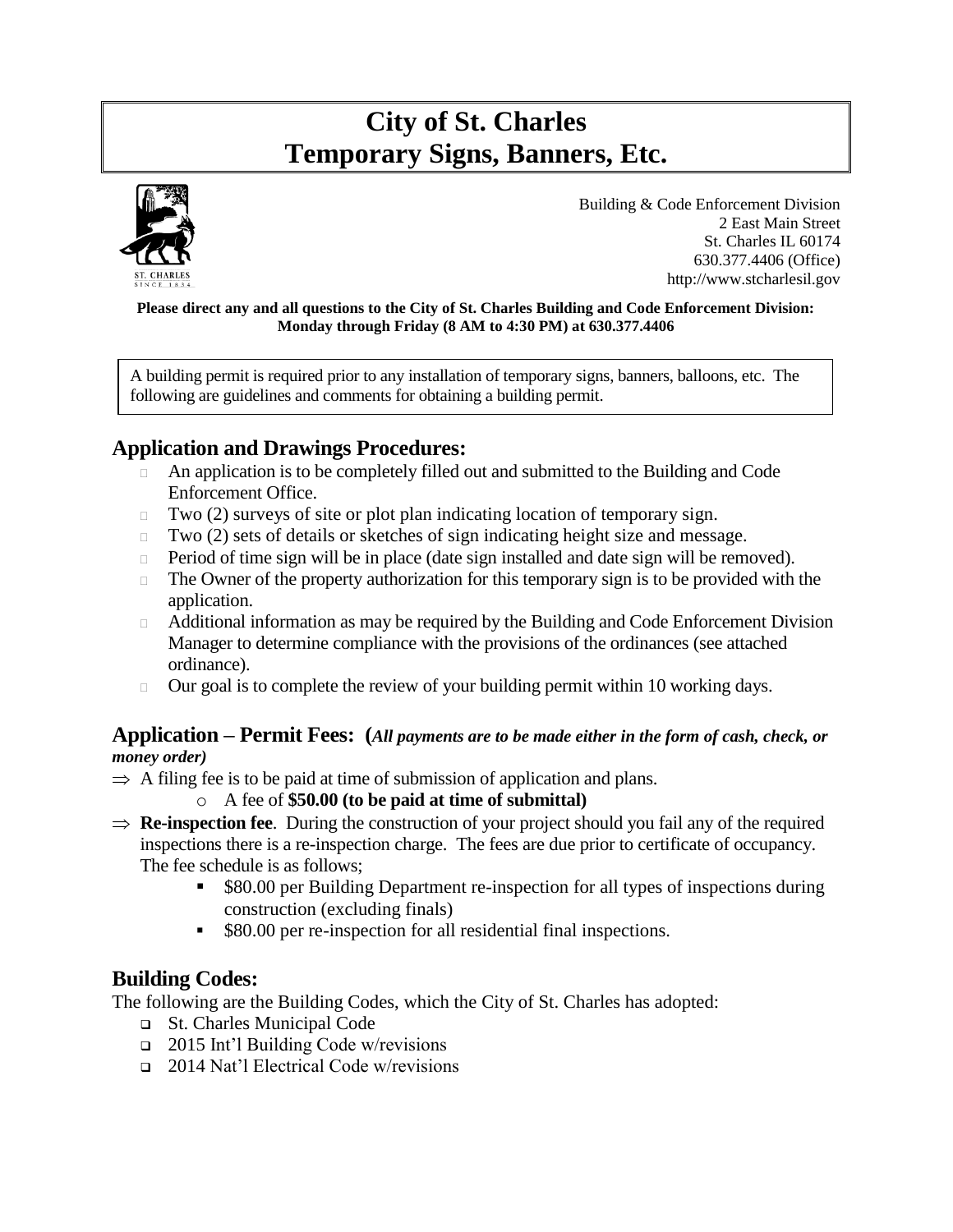# **Inspections:**

The following is a list of inspections, which might be required for your project.

- o Footing
- o Electric
- o Frame
- o Final
- o Any other required inspections specific to your project will be listed on the Permit Conditions sheet attached to the plans and permit.

# **Owner – Contractor Responsibilities:**

- $\checkmark$  Compliance with above indicated codes, ordinances, and inspections required.
- $\checkmark$  The plan review and stamped "FIELD COPY" of the plans are to be on the job site.
- $\checkmark$  It is the responsibility of the homeowner/contractor to schedule with the Building Department the required inspections. The required inspections are indicated on the Plan Review form, which is attached to your permit and the Field Copy of drawings. When calling to schedule an inspection, please have the address and the permit number.
- ✓ No facility shall be occupied or used until a final inspection has been made and a certificate of occupancy has been issued.
- ✓ **Inspections shall be called a minimum of 24 hours before they become due.**
- ✓ Call J.U.I.L.E. (Joint Underground Location for Inspectors and Engineers) at least 48-hours prior to any digging to locate any underground utilities. **(1-800-892-0123)**
	- Electric Utilities Red ■ Comcast (Cable) Orange ■ Northern Illinois Gas (NICOR) Yellow ■ Sewer Utilities Green ■ Telephone Utilities Orange ■ Water Utilities Blue

**Dig number\_\_\_\_\_\_\_\_\_\_\_\_\_\_\_\_\_\_\_\_ Date notified\_\_\_\_\_\_\_\_\_\_\_\_\_\_\_\_\_\_\_\_**

01.2019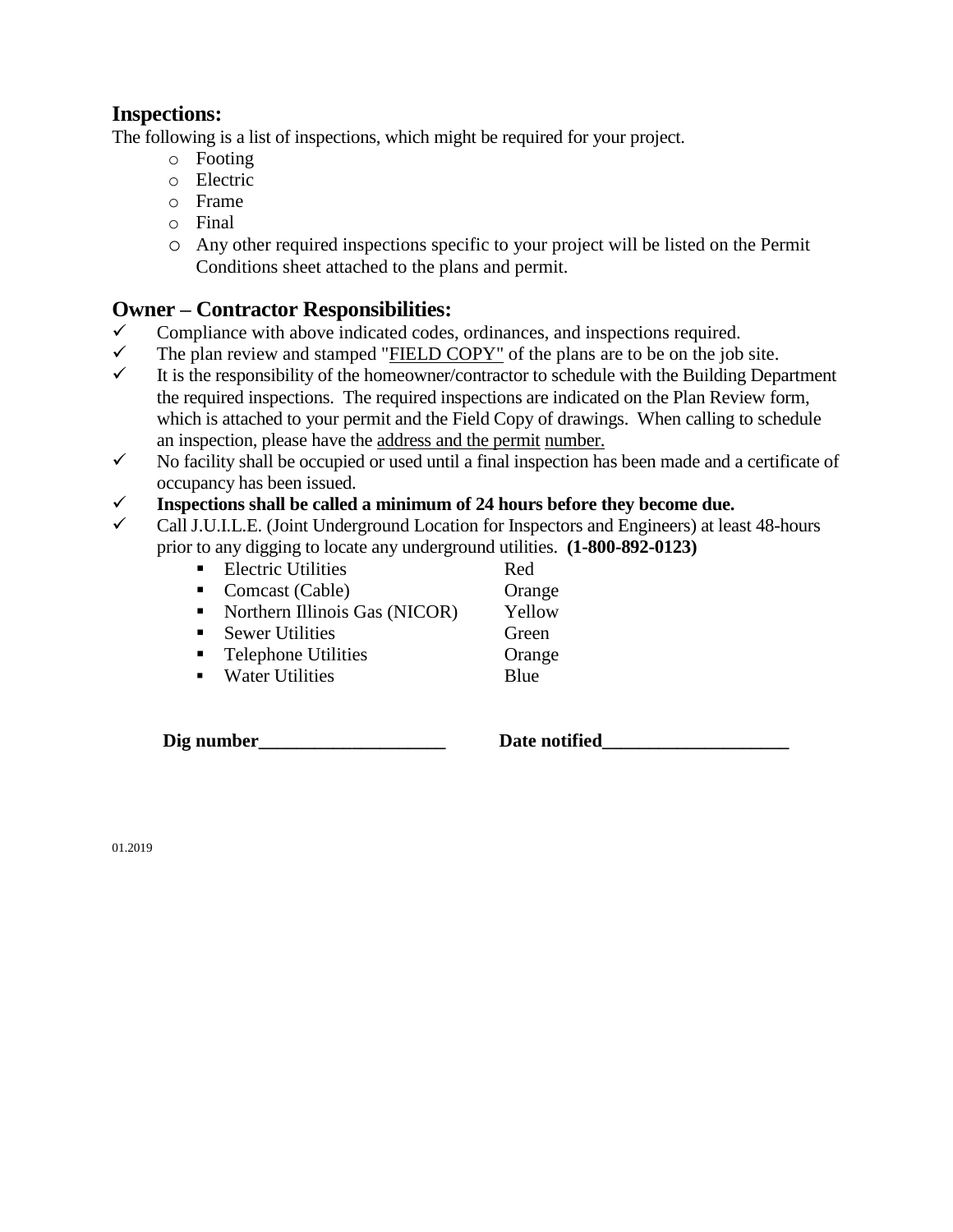#### **17.28.100 – [Temporary signs requiring a permit](https://codebook.stcharlesil.gov/1728-%E2%80%93-signs/1728100)**

#### A. Permit Required

A permit is required to erect temporary signs greater in size than 6 square feet and attention getting devices in accordance with Section 17.28.020 A (Sign Permit). Signs of 6 square feet or less are classified as Yard Signs and are allowed without a permit in accordance with Section 17.28.090.

#### B. Time Limit

- 1. Unless otherwise permitted within this section, displays of commercial temporary signs shall be limited to fourteen (14) days per permit, and not more than four (4) such permits shall be issued to an applicant per calendar year. There shall be a minimum separation of thirty (30) days between commercial temporary sign displays.
- 2. Displays of Non-Commercial Temporary Signs shall be limited to ninety (90) days per permit.
- 3. Temporary Signs posted on Property for Sale or Lease shall not be subject to a time limit but shall be removed no later than seven (7) days following the sale or lease of the property.
- 4. Temporary Signs posted on property to which an active permit has been issued for construction of a new building or site development work shall not be subject to a time limit, but shall be removed no later than seven (7) days after issuance of an occupancy permit or completion of the project.
- 5. Temporary Signs permitted for an authorized Temporary Use per Section 17.20.040 shall be subject to the same time limitations as the Temporary Use, and shall only be posted during the operation of the Temporary Use.
- 6. During construction or reconstruction of public improvements, if the Director of Community Development determines that the construction activity will disrupt access to lots and/or visibility of lots directly adjacent to the construction, the Director may authorize temporary signs to remain in excess of the time limits specified in this Section, but such signs shall be removed no later than seven (7) days following substantial completion of the construction.
- 7. Notwithstanding the time limits for posting, all Temporary Sign Permits shall expire after one (1) year.

#### C. Setbacks

Freestanding temporary signs and attention getting devices shall be set back a minimum of five (5) feet from all right-of way lines.

- D. In the BL, BC, BR, CBD-1, O-R, M-1, M-2, and PL Districts, one (1) temporary sign is permitted for each street frontage of the lot. The maximum sign area and height shall be:
	- 1. For lots one (1) acre and under: Thirty-two (32) square feet of surface area. Freestanding signs shall not exceed eight (8) feet in height.
	- 2. For lots one (1) to five (5) acres: Sixty-four (64) square feet of surface area. Freestanding signs shall not exceed eight (8) feet in height.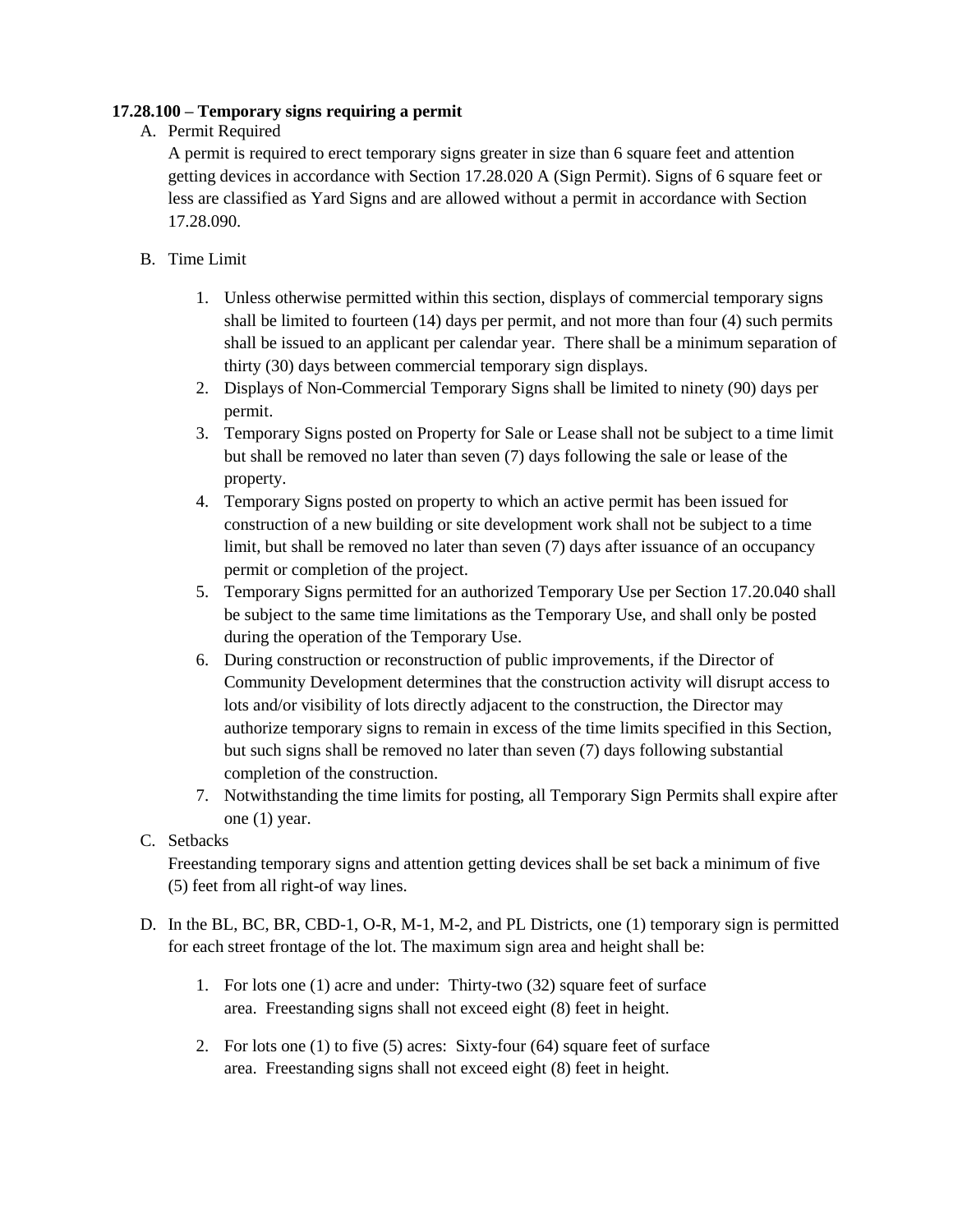- 3. For lots five (5) acres and above: One hundred (100) square feet of surface area. Freestanding signs shall not exceed ten (10) feet in height.
- E. In the BT Overlay and CBD-2 Districts, one (1) temporary sign is permitted for each street frontage of the lot. Each sign shall not exceed sixteen (16) square feet in surface area. Freestanding signs shall not exceed six (6) feet in height.
- F. In residential districts, for developed lots over 4 acres and vacant lots over 1 acre, one temporary sign is permitted for each street frontage of the lot. The maximum sign area and height shall be 32 square feet in surface area; freestanding signs shall not exceed 8 ft. in height and wall signs shall not exceed the building height.

#### G. Attention-Getting Devices

Attention-getting devices are permitted only in the BL, BC, BR, CBD-1, O-R, M-1, M-2 and PL Districts. Attention getting devices shall be displayed only in association with a grand opening or special event. Attention getting devices shall comply with the following restrictions:

1. Balloon Signs

The longest dimension of the balloon portion of a balloon sign shall not exceed seven (7) linear feet. The length of the entire balloon sign, as measured from the longest dimension of the balloon and including the tether, shall not exceed ten (10) feet.

- 2. Pennants, Flags, Valences and Streamers
	- a. Pennants, flags, valences and streamers, if attached to the building, shall not extend above the building height; if attached to a freestanding permanent sign, they shall not extend above the height of the sign.
	- b. Pennants, flags, valences and streamers shall be mounted with a vertical clearance of at least 9 feet from the ground.
- 3. Searchlights

Searchlights shall be oriented skyward not breaking an angle of forty-five degrees (45°) from the ground. Searchlights shall not be operated between the hours of 11:00pm and 7:00am.

#### **[17.28.010 –](https://codebook.stcharlesil.gov/1728-%E2%80%93-signs/1728010) Purpose**

The purpose of this Chapter is to establish a framework for a comprehensive system of sign controls governing the display, design, construction, installation and maintenance of signs that will:

- A. Balance the rights of individuals to identify their businesses and convey their messages, and the rights of the public to be protected against the unrestricted proliferation of signs.
- B. Protect the public health, safety, comfort, convenience and general welfare.
- C. Reduce traffic hazards.
- D. Enhance the attractiveness of the City.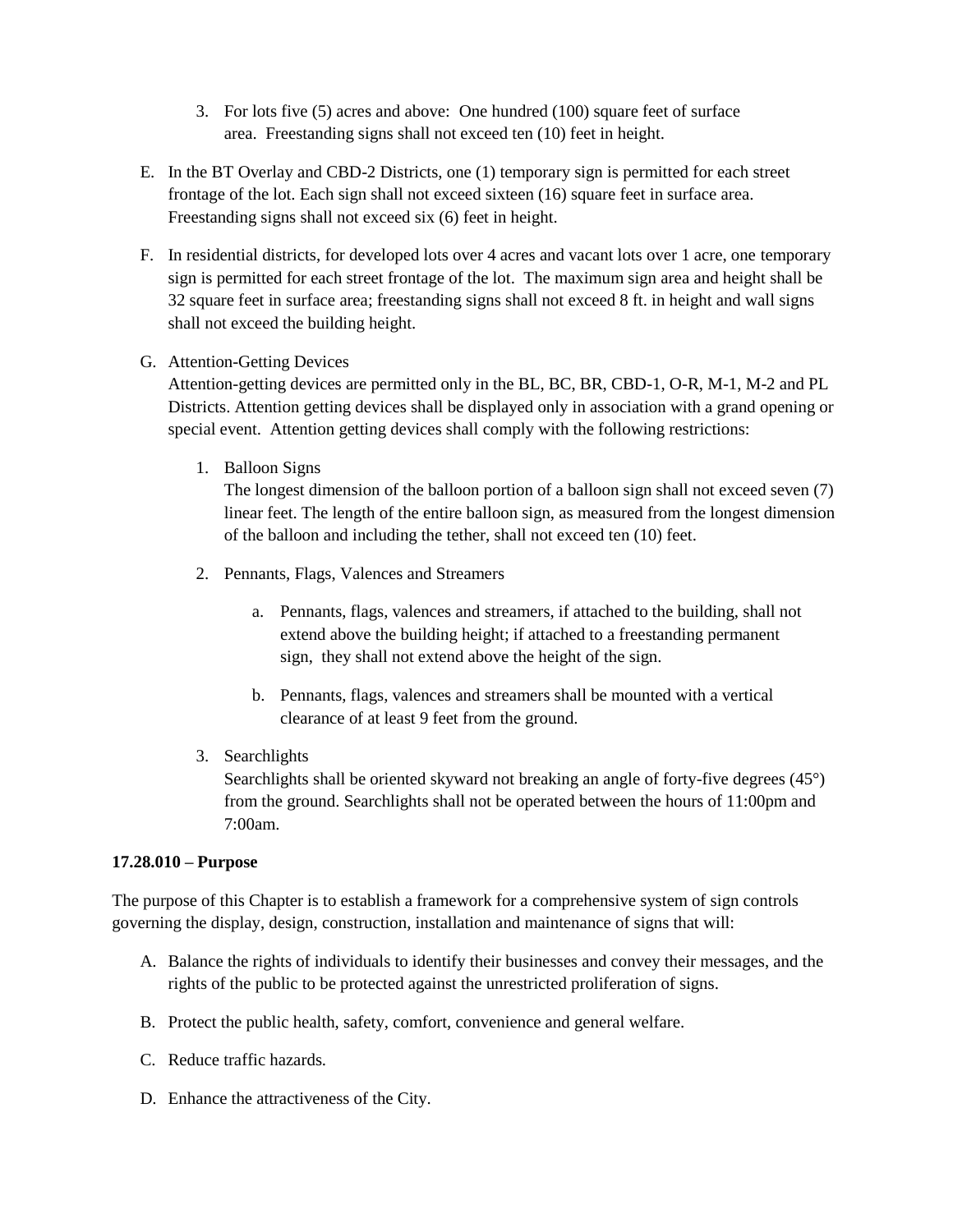- E. Protect property values.
- F. Promote economic development.
- G. Further the objectives of the Comprehensive Plan.
- H. Preserve the right of free speech exercised through the use of signs containing noncommercial messages.

#### **17.28.020 – [General provisions](https://codebook.stcharlesil.gov/1728-%E2%80%93-signs/1728020)**

#### A. Violations

It shall be unlawful for any person to erect, relocate, modify or alter any sign, or structure supporting a sign, in violation of the provisions of this Title. Signs which are not allowed by this Chapter as permitted signs or exempt signs shall be prohibited. No sign shall be placed on a lot without prior consent of the property owner.

B. Placing Signs on Public Right of Way

No signs shall be erected on any public right of way other than those placed by agencies of government or signs whose placement has been authorized by the jurisdiction having authority over the right of way. The City, without notice, may remove any sign placed on public right of way without authorization.

C. View Obstruction

All signs and attention getting devices shall comply with the sight triangle provisions of Section 17.22.010 F and the provisions of Section 12.04.200 of Title 12 of the St. Charles Municipal Code regarding corner obstructions, except that yard and ground signs otherwise meeting the requirements of this Chapter may be located within the sight triangle.

#### **17.22.010 F - Sight Triangle**

Notwithstanding any other provisions of this Title, a Sight Triangle shall be maintained on lots at the intersection of two (2) streets, of a street and an alley, and of a street and an active railroad right-of-way in conformance with this Section. The purpose of the Sight Triangle is to avoid the obstruction of the view of motorists in relation to oncoming traffic. Two sides of the Sight Triangle shall be measured along the right of way lines abutting the lot, from their intersection to a point 20 feet distant. The third side of the triangle shall be a line connecting the ends of the first two lines. (See Figure 17.22-1)

Within the Sight Triangle, any sign, wall, fence, landscaping, or other object exceeding thirty (30) inches in height above the adjoining street or right of way grade is prohibited, except as specifically permitted as follows:

Within the CBD-1 District, a Sight Triangle is not required except where required by the Director of Public Works as provided in paragraph (5) hereof.

Directional signs are permitted within the Sight Triangle.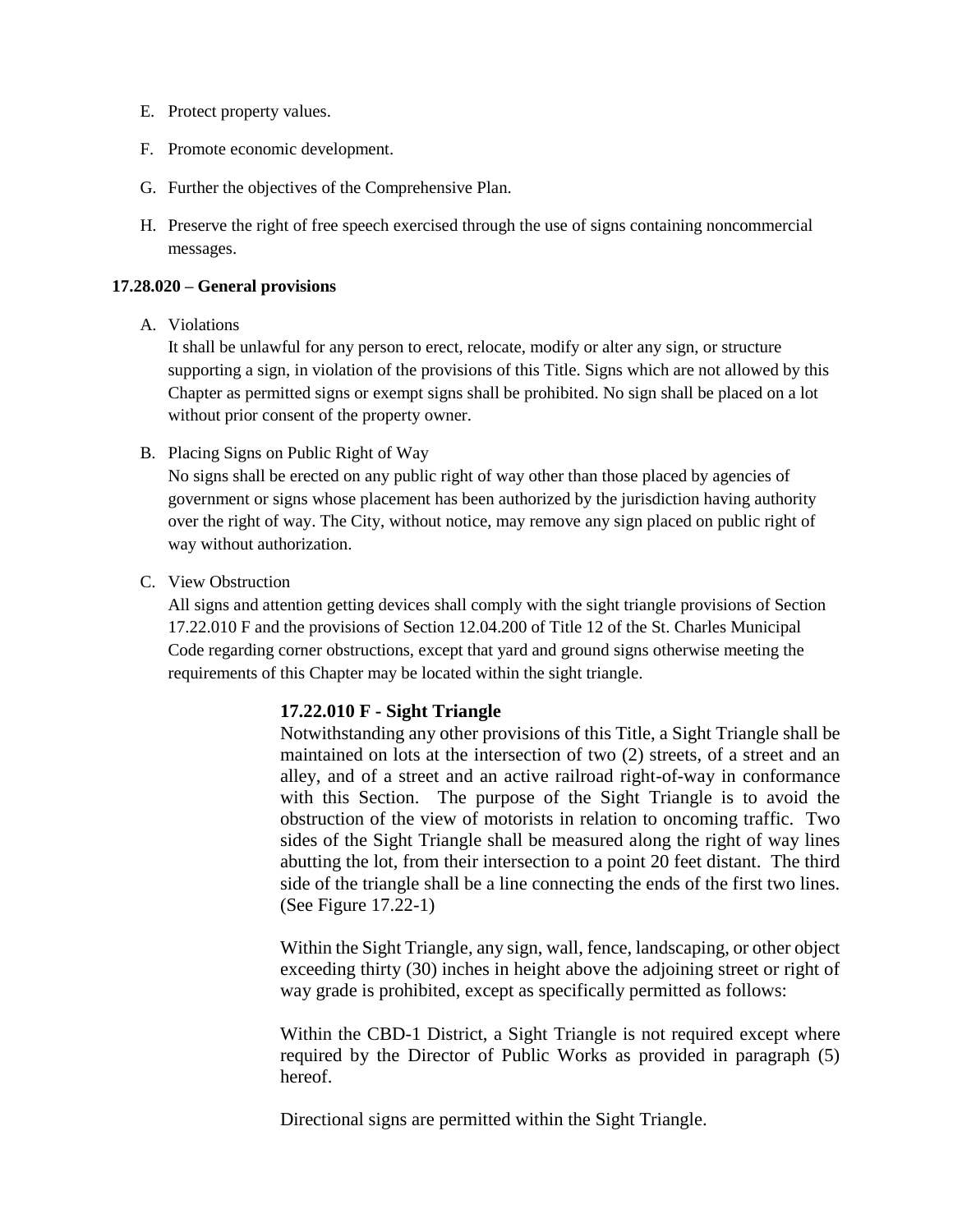Fences with an opacity of less than fifty percent (50%) not exceeding 3 feet (36 inches) in height are permitted within the Sight Triangle.

The area of the Sight Triangle may be reduced and/or the allowable height of obstructions increased by the Director of Public Works if he determines that there would not be an undue risk to public safety because of traffic control devices, street design or alignment, or the relative grade of the property and the adjoining streets, alleys, or railroad rights of way.

The area of the Sight Triangle may be increased and/or the allowable height of obstructions reduced by the Director of Public Works if he determines that there would be an undue risk to public safety because of traffic control devices, street design or alignment, or the relative grade of the property and the adjoining streets, alleys, or railroad rights of way.



Figure 17.22-1: Sight Triangle

D. Removal of Unused Structural Supports

No foundation, pole, frame, cabinet, or other structural support for a sign shall be erected or maintained independently of a sign allowed by this Chapter. All such structural supports shall be removed at the time of removal of any sign or signs for which they provide support, except that a structural support may remain for a period of not more than 30 days following the issuance of a permit to change the face of a sign, or erect a different sign, using the same structural support.

#### **17.28.080 – [Prohibited signs](https://codebook.stcharlesil.gov/1728-%E2%80%93-signs/1728080)**

It shall be unlawful to erect or maintain the following signs:

- A. Signs which Constitute a Traffic Hazard No sign shall:
- 1. Obstruct free and clear vision at any street, intersection, parking lot entrance or exit, or driveway.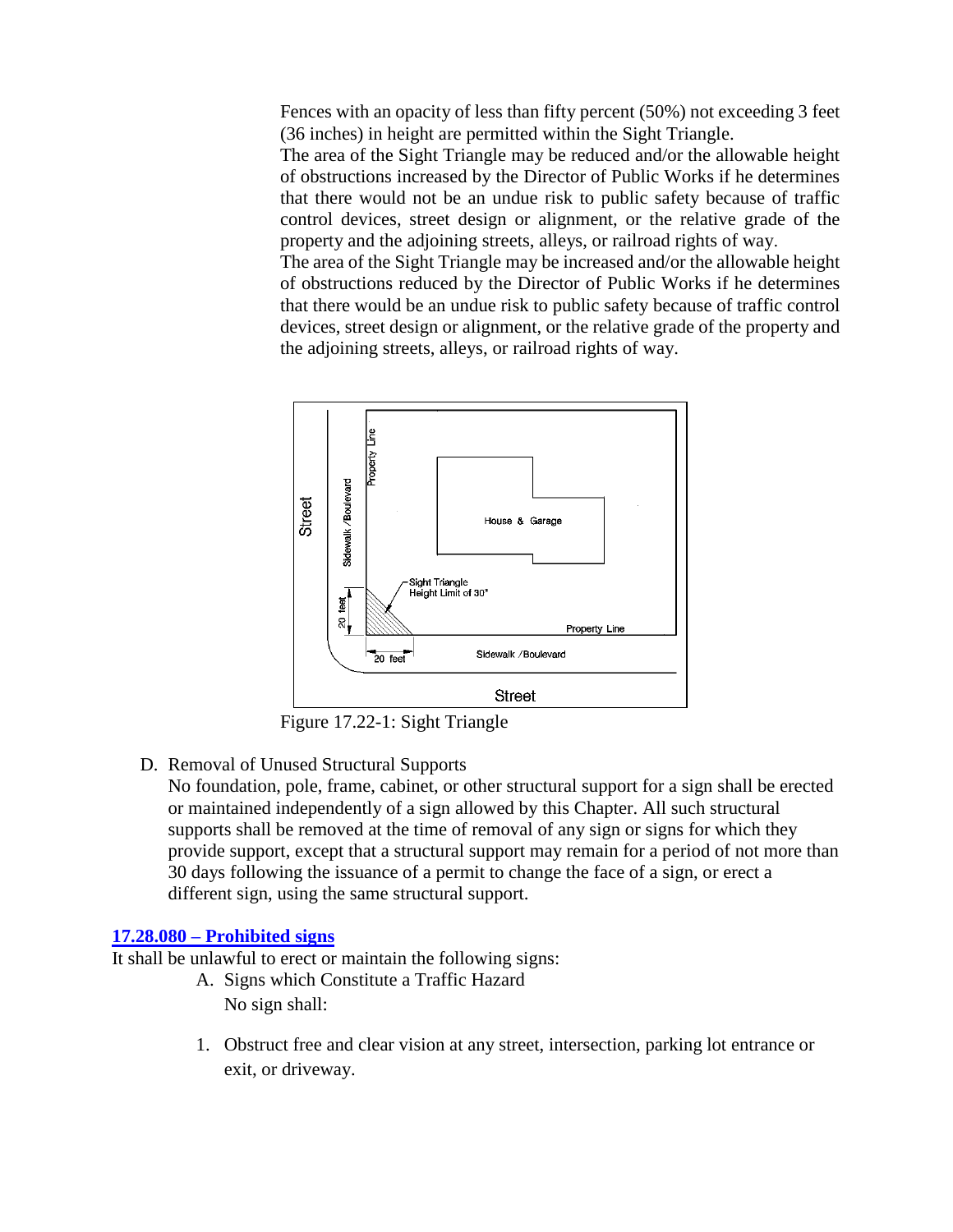- 2. Interfere with, obstruct the view of, or be designed so as to be confused with any authorized traffic sign, signal or device because of its position, shape or color.
- 3. Make use of the words STOP, LOOK, DETOUR, DANGER or any other word, phrase, symbol or character in a manner that misleads, interferes with or confuses traffic.
- 4. No sign in direct line of vision of a traffic signal shall be illuminated in red, green or amber color in such a manner that the sign illumination could be confused with the illumination from a traffic signal.
- B. Moving Parts

No sign shall have visible moving, revolving or rotating parts or visible mechanical movement of any kind, except for the movable hands of street clocks, and movement caused by the wind in the case of banners or flags.

C. Signs of an Offensive Nature

No sign shall display any matter in which the dominant theme of the material taken as a whole appeals to a prurient interest in sex, or is patently offensive because it affronts contemporary community standards relating to the description or representation of sexual matters, and is utterly without redeeming social value.

D. Obstruction of Doors, Windows or Fire Escapes

No sign or other advertising structure shall be erected, relocated or maintained so as to prevent free ingress to and egress from any door, window or fire escape. No sign of any kind shall be attached to a standpipe or fire escape.

#### A. Signs on Parked Vehicles

No sign shall be displayed on a vehicle parked in an off-street parking or loading area, or in an outdoor motor vehicle display area, except in the following instances:

- 1. The sign pertains to the sale, lease or rental of the vehicle on which it is displayed; or
- 2. The sign is painted or otherwise affixed to a truck, bus or other vehicle that is used to carry goods or people or to provide services at least one day per week, as an accessory use to the business identified on the sign.

Signs on Parked Vehicles shall comply with the following standards:

- 1. Signs resting on, or attached to, vehicles or trailers used as a means to circumvent the provisions of this Chapter are prohibited.
- 2. Lights or other attention getting devices shall not be used to draw attention to the sign.
- 3. Vehicles shall only be parked on a paved surface in designated parking spaces and shall not be parked in a front or exterior side yard, including any driveway.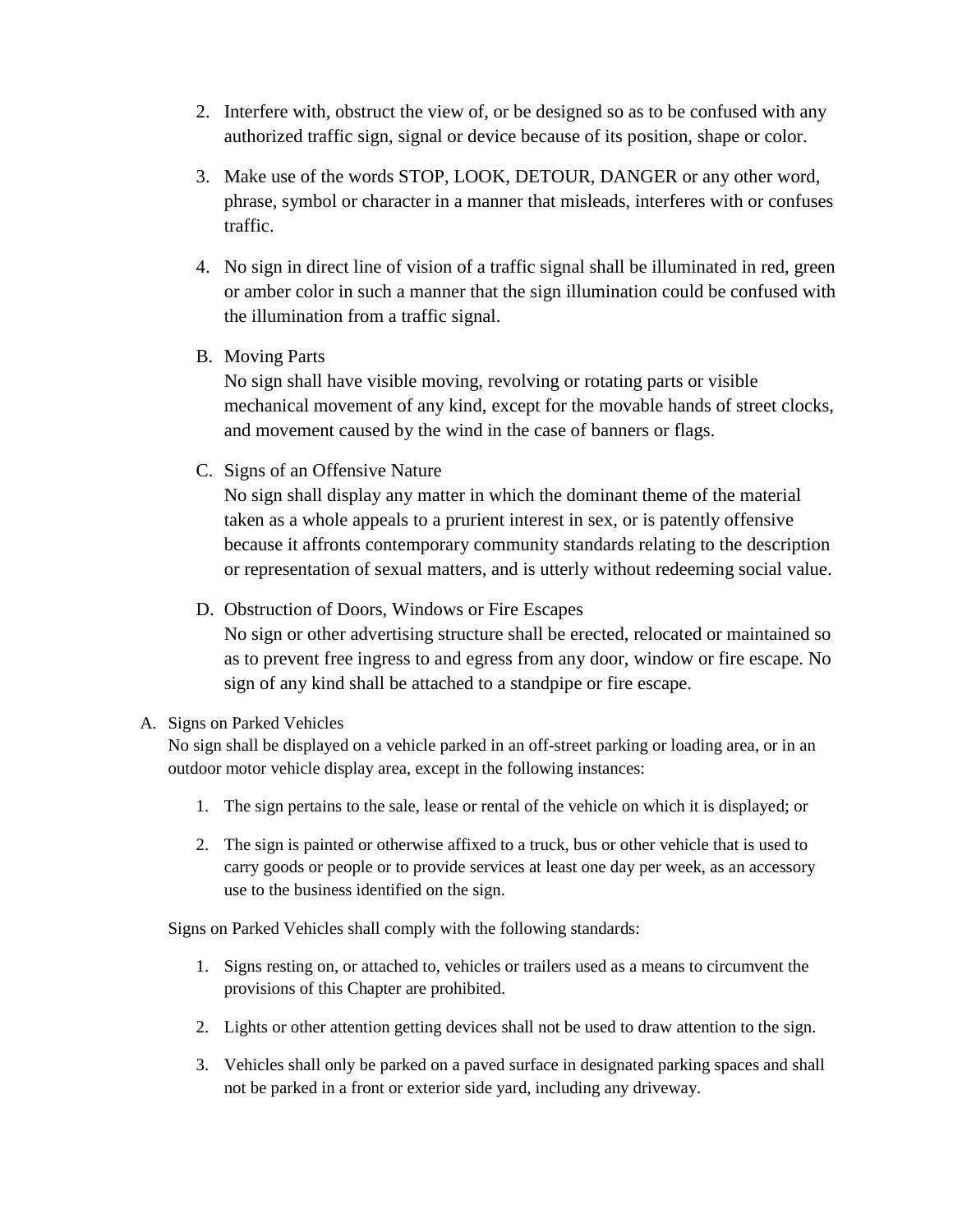#### B. Portable Signs

Portable signs are prohibited, except when authorized by a governmental agency in conjunction with construction or enforcement activities.

1. Off-Premise Signs

Signs which advertise a business or service not located on the same lot or within the same PUD or Shopping Center, or which otherwise do not relate to the uses permitted on the lot or within the In the PL District, a Freestanding Sign may be located off-premise on an adjacent lot in the PL District.

2. In the CBD-1, CBD-2, BL, BC, BR, M1 and M2 Districts, for lots without street frontage, in lieu of a Freestanding Sign located on the lot, a sign may be placed on a Freestanding Sign on an adjoining off-premise lot with street frontage in either the CBD-1, CBD-2, BL, BC, BR, M1 or M2 Districts, subject to the authorization of the property owner. The number of freestanding signs located on the off-premise lot shall not exceed the number otherwise permitted. Additional sign face area for displaying the sign of the off-premise business on the Freestanding Sign shall be permitted, up to 50% of the maximum sign area otherwise permitted for the sign.

#### **17.28.090 – [Exemptions](https://codebook.stcharlesil.gov/1728-%E2%80%93-signs/1728090)**

#### A. Maintenance Operations

The following maintenance operations are allowed and do not require a permit:

- 1. Changing the advertising copy or message on an existing changeable copy sign or similar approved sign, whether illuminated or non-illuminated.
- 2. Painting, repainting, cleaning, or other normal maintenance of a sign, not involving structural changes, changes to the permanent copy displayed on the sign, or changes in the electrical components of the sign.
- B. Regulatory Signs

Signs incidental thereto for identification, information, direction, or public safety purposes erected or required by governmental bodies, or authorized for a public purpose by any law, statute or ordinance, such as addresses, parking regulations, traffic control signs and legal notices, including those authorized to be located in the right-of-way, are allowed and do not require a permit.

C. Flags

Flags displaying non-commercial content are allowed and do not require a permit. One commercial flag is allowed per non-residential lot.

D. Non-Commercial Temporary Displays or Decorations

Non-Commercial Temporary displays or decorations customarily associated with any national, state, local or religious holiday or period of observance do not require a permit and shall be erected no earlier than forty-five (45) days before and removed no later than fourteen (14) days after the holiday or period of observance.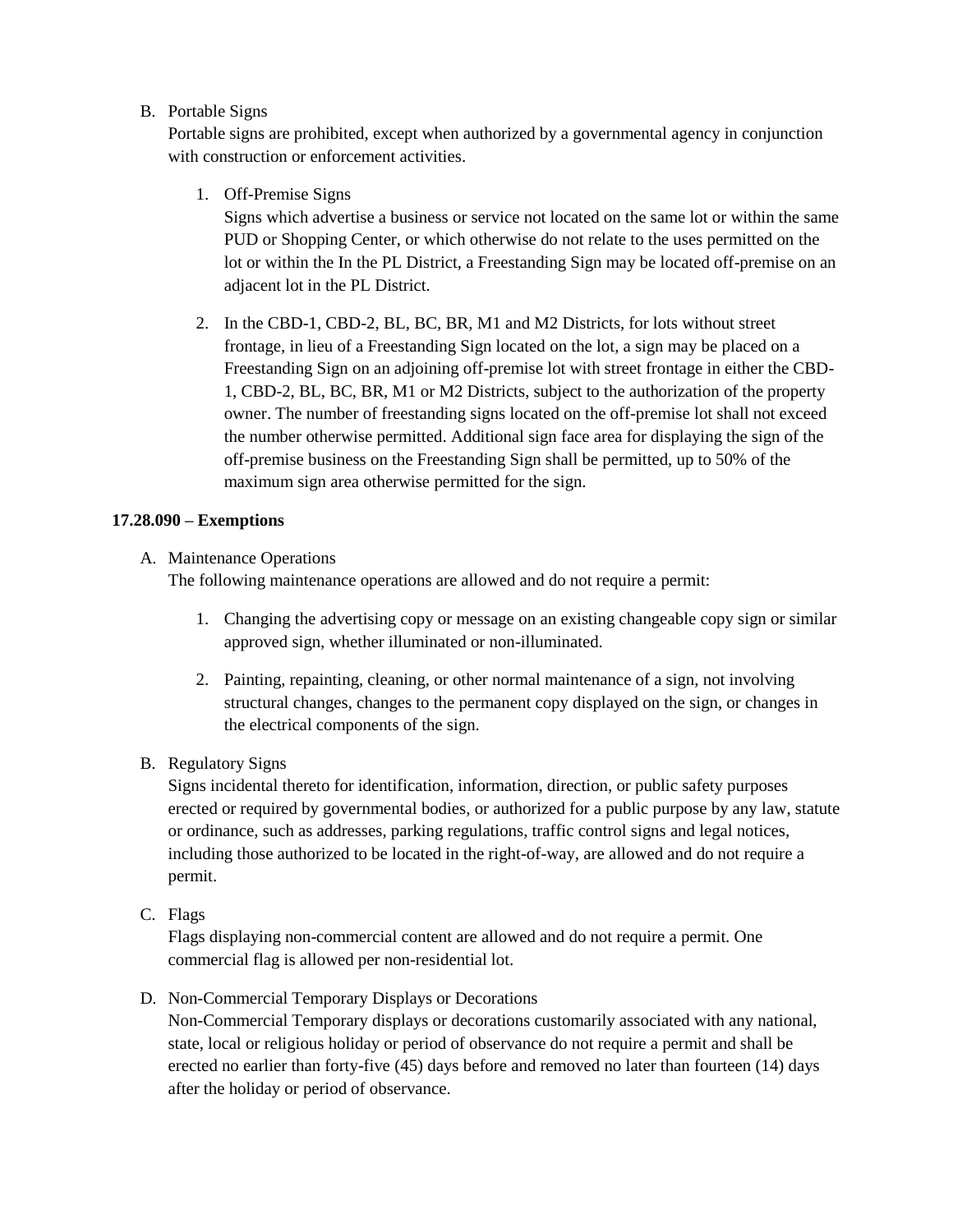#### E. Yard Signs

Non-illuminated yard signs are allowed and do not require a permit, subject to the following:

- 1. Yard Signs shall be no more than six square feet in area and a) if freestanding, shall not exceed 6 feet in total height (or 5 ft. to the highest point of the sign face), or b) if attached to a building or structure, shall not exceed 10 feet above grade.
- 2. Yard Signs may be placed in a front yard or exterior side yard, and shall not be placed in an interior side yard or rear yard. Yard signs shall not be located closer than 10 ft. to any interior side or rear lot line.
- 3. There shall be not more than one Yard Sign per lot, except that on a corner or through lot, two Yard Signs, one adjoining each street, is allowed.
- 4. Yard Signs shall only be posted by being staked into the ground or attached to an existing structure.
- 5. During a period of 90 days preceding a local, state or national election, there shall be no limitation on the number of Yard Signs.

#### F. Ground Signs

Ground Signs are allowed in the BL, BC, BR, OR, M1, M2, and PL districts and do not require a permit unless the sign is electrically operated or illuminated, in which case a permit is required to ensure compliance with applicable codes. Such signs shall be subject to the following:

- 1. One (1) Ground Sign is permitted adjacent to each driveway access from a public street. One (1) additional Ground Sign is permitted adjacent to each intersection of driveways within a site.
- 2. Ground Signs shall be set back from the right-of-way a minimum of five (5) feet.
- 3. Ground signs may have a maximum surface area of five (5) square feet and shall not exceed a maximum height of four (4) feet above the adjacent street or driveway grade, as measured at a point on the street or driveway pavement closest to the sign

#### G. Signs not visible from a street frontage or adjacent lot

Signs or other miscellaneous posted information, which is intended to be viewed only from the lot where the sign is located, and that is not visible from a street frontage or adjacent lot, are allowed and do not require a permit, unless the sign is electrically operated or illuminated, in which case a permit is required to ensure compliance with applicable codes.

#### H. Window Signs

Window Signs shall not exceed fifty percent (50%) of the total area of the window frame on which the sign is located. Signs that are not permanently affixed to the window do not require a permit.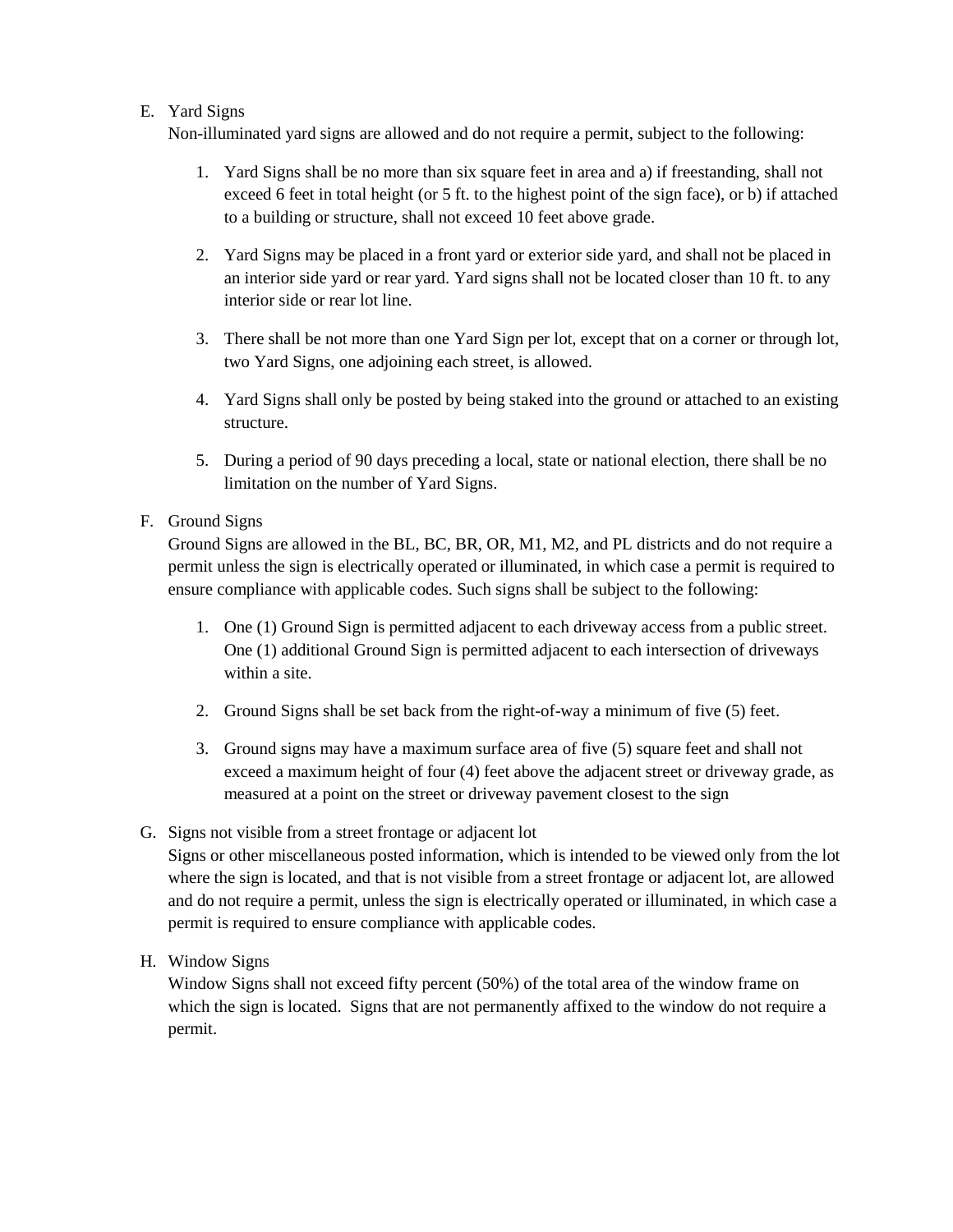

# **CITY OF ST CHARLES**

| DEPARTMENT: BUILDING & CODE ENFORCEMENT - PHONE: (630) 377-4406                                                                                                                                                                                                                                                            |                                                                                                                                                                                                                                                                                                                                                                                                                                |                                                                               |  |  |  |  |
|----------------------------------------------------------------------------------------------------------------------------------------------------------------------------------------------------------------------------------------------------------------------------------------------------------------------------|--------------------------------------------------------------------------------------------------------------------------------------------------------------------------------------------------------------------------------------------------------------------------------------------------------------------------------------------------------------------------------------------------------------------------------|-------------------------------------------------------------------------------|--|--|--|--|
|                                                                                                                                                                                                                                                                                                                            |                                                                                                                                                                                                                                                                                                                                                                                                                                |                                                                               |  |  |  |  |
| <b>Please Print All Information</b>                                                                                                                                                                                                                                                                                        |                                                                                                                                                                                                                                                                                                                                                                                                                                |                                                                               |  |  |  |  |
|                                                                                                                                                                                                                                                                                                                            |                                                                                                                                                                                                                                                                                                                                                                                                                                |                                                                               |  |  |  |  |
|                                                                                                                                                                                                                                                                                                                            |                                                                                                                                                                                                                                                                                                                                                                                                                                |                                                                               |  |  |  |  |
|                                                                                                                                                                                                                                                                                                                            |                                                                                                                                                                                                                                                                                                                                                                                                                                |                                                                               |  |  |  |  |
|                                                                                                                                                                                                                                                                                                                            |                                                                                                                                                                                                                                                                                                                                                                                                                                |                                                                               |  |  |  |  |
|                                                                                                                                                                                                                                                                                                                            |                                                                                                                                                                                                                                                                                                                                                                                                                                |                                                                               |  |  |  |  |
| <b>Check List for Submittal of Application:</b><br>Refer to Information Packet for Detailed Information<br>Building Permit Application - Completely Filled Out.<br>$\Box$<br>$\Box$<br>$\Box$<br>$\Box$<br>$\Box$<br>DRAWINGS.<br><b>Installation and Removal Dates:</b><br>п.<br>$\Omega$<br>Date of removal:<br>$\Omega$ | Two-2 copies of drawings showing size, height, and type of materials.<br>Two-2 copies of the Plat of Survey showing the sign location with the setbacks.<br>Signature from owner authorizing this temporary sign, banner, etc.<br>Date of installation:<br><u> Letting and the set of installation</u><br><u> 1980 - Jan James James Barbara, politik eta politik eta politik eta politik eta politik eta politik eta poli</u> | Submittal fee of \$55.00 IN CHECK OR CASH IS TO ACCOMPANY THE APPLICATION AND |  |  |  |  |

#### **Owner of Property Applicant/Contact**

| Name:                | Name:                |
|----------------------|----------------------|
| Address:             | Address:             |
| City/State/Zip Code: | City/State/Zip Code: |
| Email:               | Email:               |
| Telephone NO.        | Telephone NO.        |
|                      |                      |

| Name:                | Name:                |
|----------------------|----------------------|
| Address:             | Address:             |
| City/State/Zip Code: | City/State/Zip Code: |
| Email:               | Email:               |
| Telephone NO.        | Telephone NO.        |
|                      |                      |

| Name:                |
|----------------------|
| Address: 1988        |
| City/State/Zip Code: |
| Email:               |
| Telephone NO.        |

#### **General Contractor Electric Contractor**

| Name:                |
|----------------------|
| Address:             |
| City/State/Zip Code: |
| Email:               |
| Telephone NO.        |
|                      |